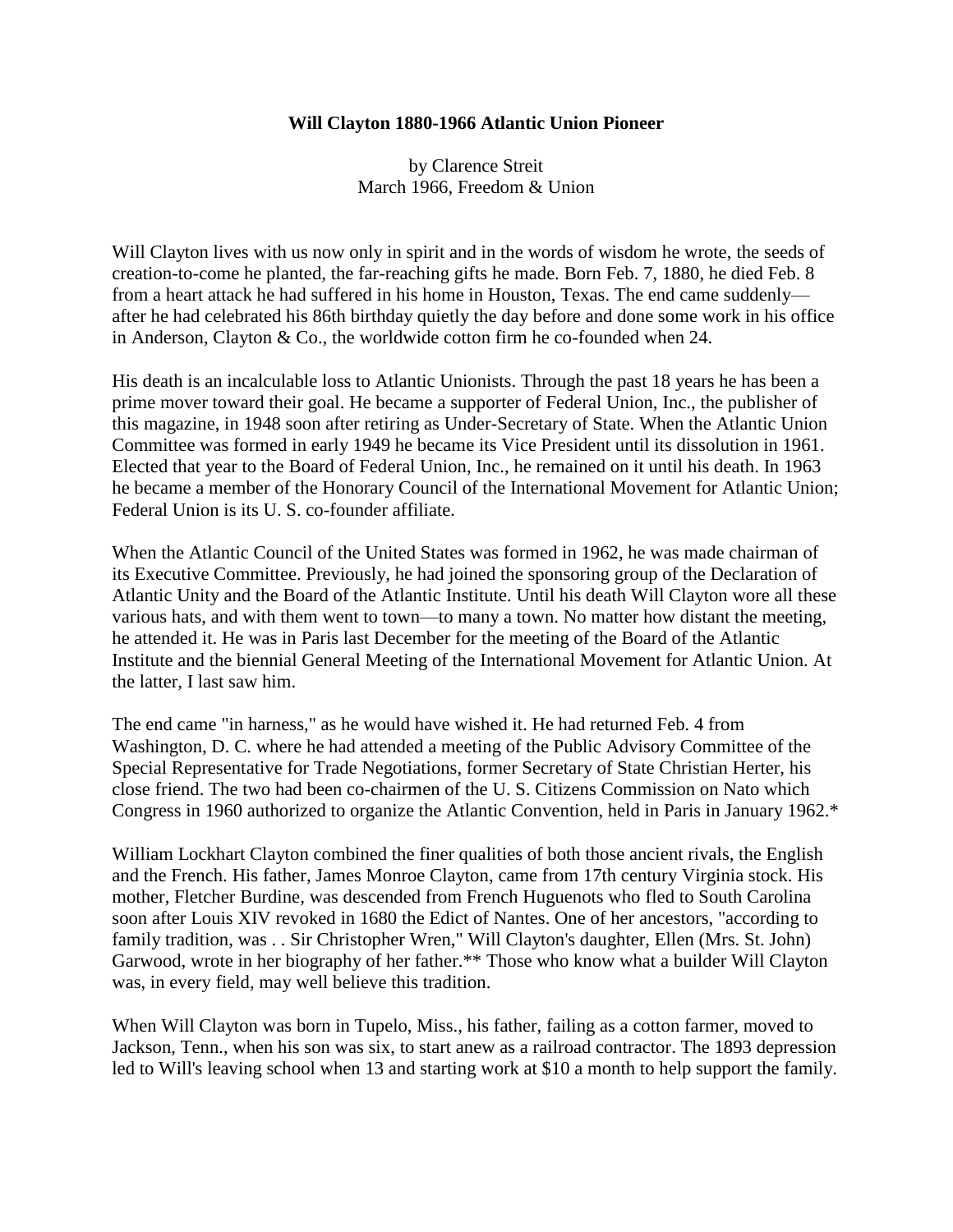Working for the county clerk, he soon became the "fastest shorthand writer and typist in Jackson."



Among those whose speeches the boy typed was William Jennings Bryan— whose speech blaming the ills of cotton farmers on the tariff inspired the typist with his lifelong passion for free trade. Meanwhile the Shakespeare Circle at the library fired him with desire for a college education. But by this time the family fortunes were so low that Will, in addition to his courthouse job, was keeping books and collecting washing for his father's latest forlorn venture— a laundry. Even high school was out of the question, and so the boy began educating himself. He thus acquired a much better education than most college graduates. His command of language grew to be such that any professional writer could not but admire it. As Beverly Smith wrote in *The American Magazine* in 1938: "Even his casual remarks have a structure that fits them for the written page."

At 15 Will's business career began: He left home to work for a cotton factor in St. Louis, and moved with him the next year to New York City. Eight years later he was his own boss, and within 12 years Anderson, Clayton & Co. had opened their first branch abroad —in Le Havre, France. At 60, when most business executives are about to retire, this millionaire left business for government, and in his last quarter-century made an even greater career in public service.

Starting in 1940 as Deputy Coordinator of Inter-American Affairs under a much younger man, now Governor Nelson A. Rockefeller, he held such posts as Assistant Secretary of Commerce, Surplus War Property Administrator, head of the Economic Delegation to the San Francisco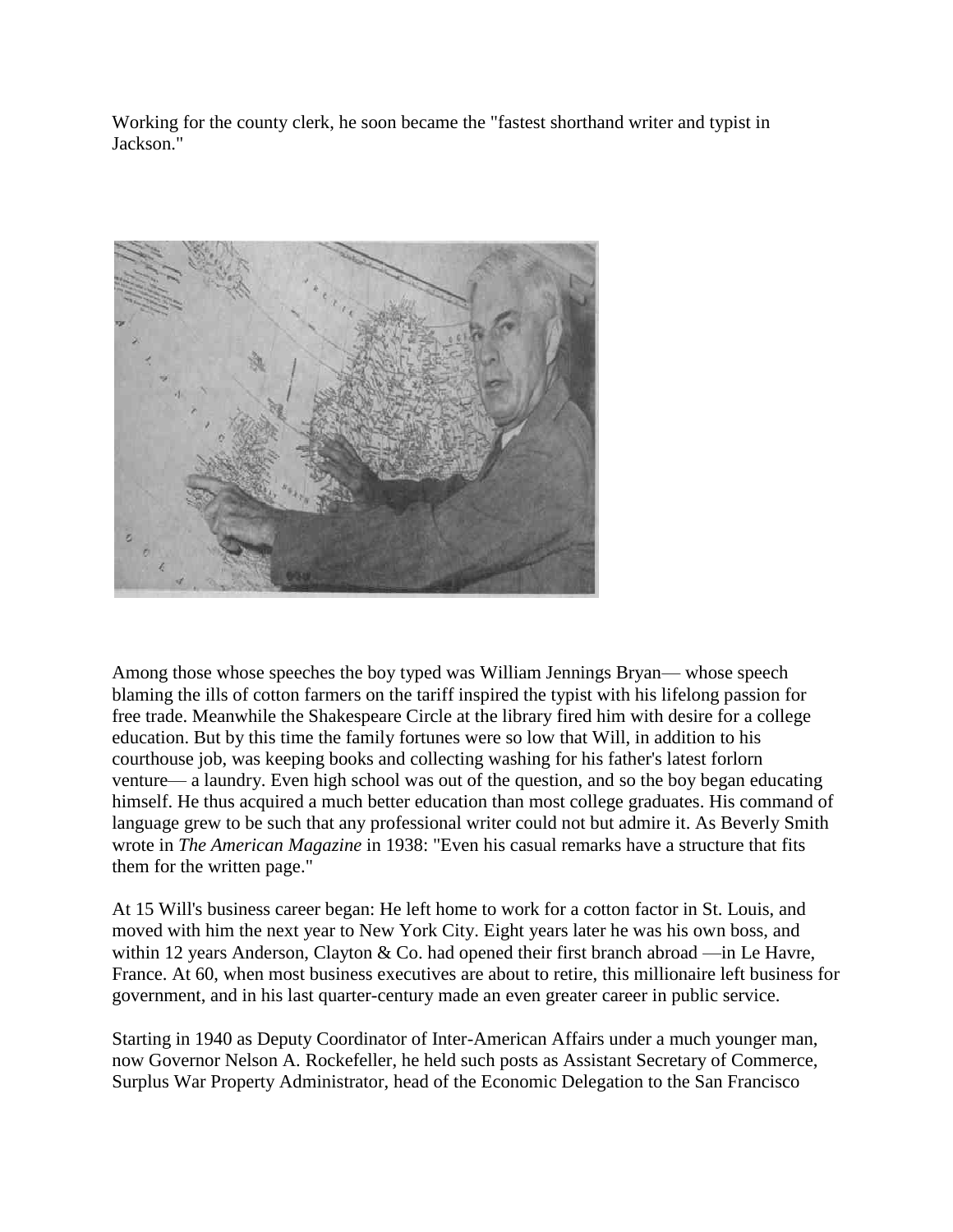U.N. Charter Conference, consultant to President Truman at the Potsdam Conference, and Alternate Governor of the International Monetary Fund.

In 1946 he became Under Secretary of State for Economic Affairs, served as Acting Secretary of State, and was mentioned to succeed General Marshall in 1948 when there were rumors the General would resign as Secretary of State. How different history would have been had the rumors proved true! Though the General deserves full credit for the Plan that bears his name, the idea behind it came from Will Clayton who, as his work for Atlantic Federal Union thereafter showed, was ready for a far vaster undertaking.

How much more constructive-minded he was than the brilliant lawyer, Dean Acheson, who succeeded General Marshall in 1949, I had occasion to witness through a memorable hour. During it an Atlantic Union delegation headed by Justice Roberts and Will Clayton vainly urged the Secretary of State to withdraw his veto of the Kefauver Atlantic Union resolution. President Truman had told Justice Roberts that he was for the resolution but, on afterthought, had added that he must first consult Secretary Acheson. That proved the end of Union then, and thereafter.

Had Will Clayton been Secretary, I do not doubt that the Marshall Plan would have been followed by Atlantic Federal Union in 1950. Instead, the U. S. took the course that sought to win for freedom by "waiting for the dust to settle" and depending on the errors of the other side and the crutch of alliance ... a course that has been marked thus far by the rise of Red China, the Korean War, the advent of Sputnik, continued Communist leadership in Space, the Berlin Wall, the Cuban brink, the quicksand of Vietnam, and the ever-growing danger of another world monetary crash and Communist-breeding Depression.

To all who would learn more fully the inspiring life of Will Clayton—how much one of the 400,000,000 free men and women he sought to federate did with his own freedom in his 86 years— I warmly recommend the biography of him by his eldest daughter, Ellen. He is survived by three other daughters: Susan (Mrs. S. M. Mc-Ashan), Burdine (Mrs. John M. Johnson), and Julia (Mrs. Benjamin Baker) and their children (nine grandchildren and eight greatgrandchildren), and by his brother, Benjamin, and a sister, Mrs. Frank Anderson.

On the way to his funeral, Theodore Achilles, co-editor of *The Atlantic Community Quarterly*  and member of the Federal Union Board, and I said to each other: "Here was a Man—when comes there such another?" We saw no successor in sight . . but we had faith. That faith was put in these eloquent words by the Rev. Charles L. Allen at the funeral in the thronged First Methodist Church: "When you think of William Clayton, you are certain of immortality. The God who created him could not let him die."

We Atlantic Unionists can be thankful that we gave Will Clayton before he died our first Atlantic Union Pioneer Award at our 25th Anniversary Convocation in Philadelphia in November 1964. A cold kept him away then, and I promised to go to Houston and present it to him. I carried out that promise last March at a family dinner in his home. I spent several days as his house guest, talking of our common cause, taking long walks in a neighboring park, listening (as we walked) to his judgments of men and events, his conclusions from the past, his hopes for the future.